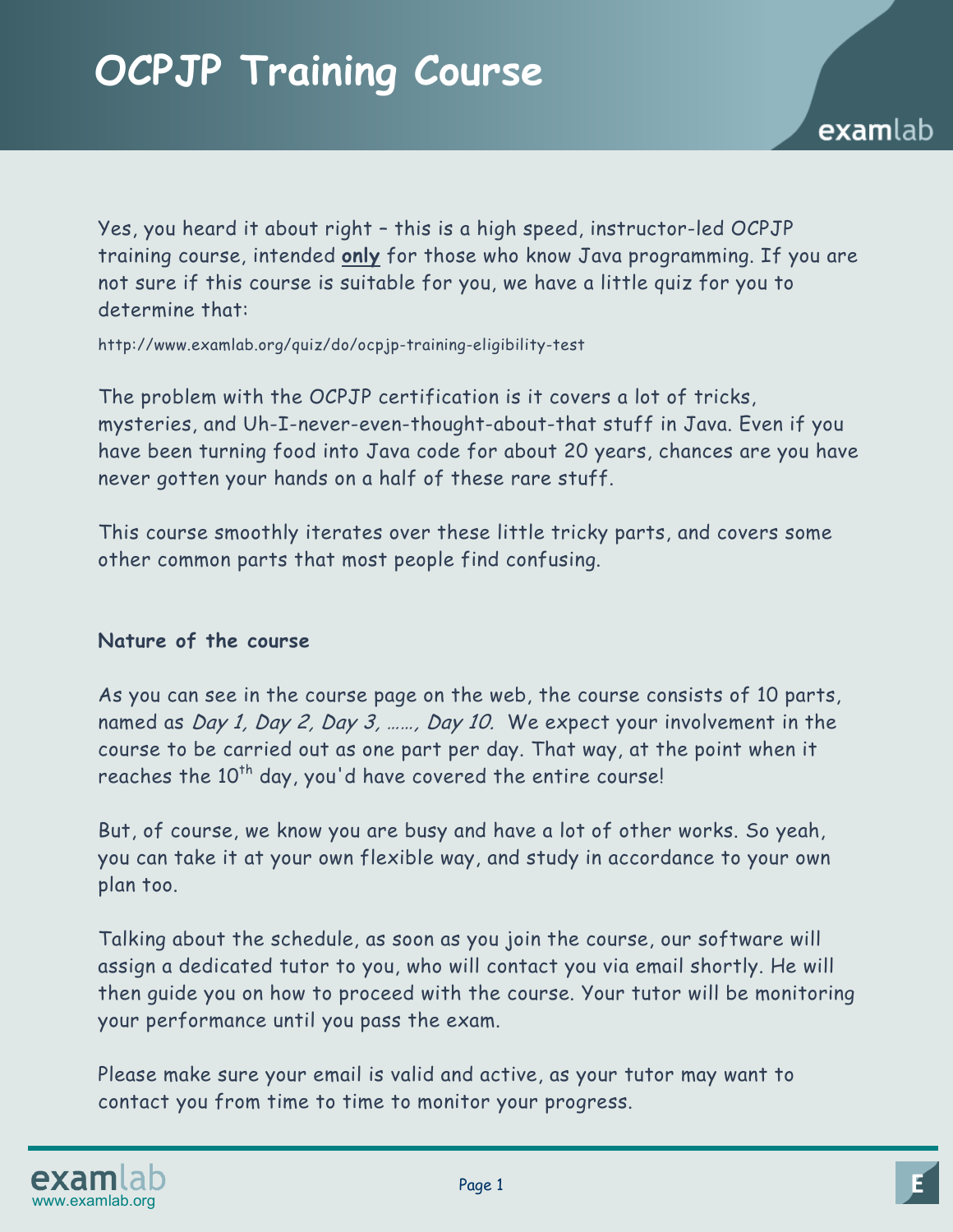During the first 6 days, we focus on a separate objective on each day. We have videos, lessons, and quizzes, and you are expected to go through all of them. If there is anything that it not clear, there is an "Ask" button beneath each section, so you can contact your tutor for help.

Starting from the  $7<sup>th</sup>$  day, we will be doing some practice exams. We have a total of 6 full-length exams, each having 60 questions. In the review mode, we provide answers and detailed explanations. And even more: beneath each of these questions, there is a unique "Ask" button which you can use to ask your tutor to explain anything that was unclear to you in the question or the given explanation.

At the same time, your tutor will suggest you to maintain a list of points that were new to you. As soon as you learn the fact that you can't call a method if it has two overloaded versions as one taking primitive var-args and the other one taking wrapper var-args parameter in its parameter, it should be a new item in your list. Your tutor will ask you to maintain this list until you pass the exam.

# **Score Predictor**

Based on the feedback Examlab has gathered from its happy users, we created an innovative tool called "Score Predictor", which, as the name implies, forecasts what you will score in the real exam.

The score predictor's algorithm is mainly based on two sources – the automatic inputs, and manual inputs. It automatically takes inputs from how you react with Examlab practice tests (starting from the  $7<sup>th</sup>$  week). Beside that, your tutor will also feed in some input based on how he sees your progress.

After processing these inputs together, it will show you your predicted score with the accuracy of prediction. As you take more practice exams and your tutor inputs more data, you will see the accuracy increases.

After all, the Score Predictor is the tool you need to use when you want to ask the "am I ready?" question.